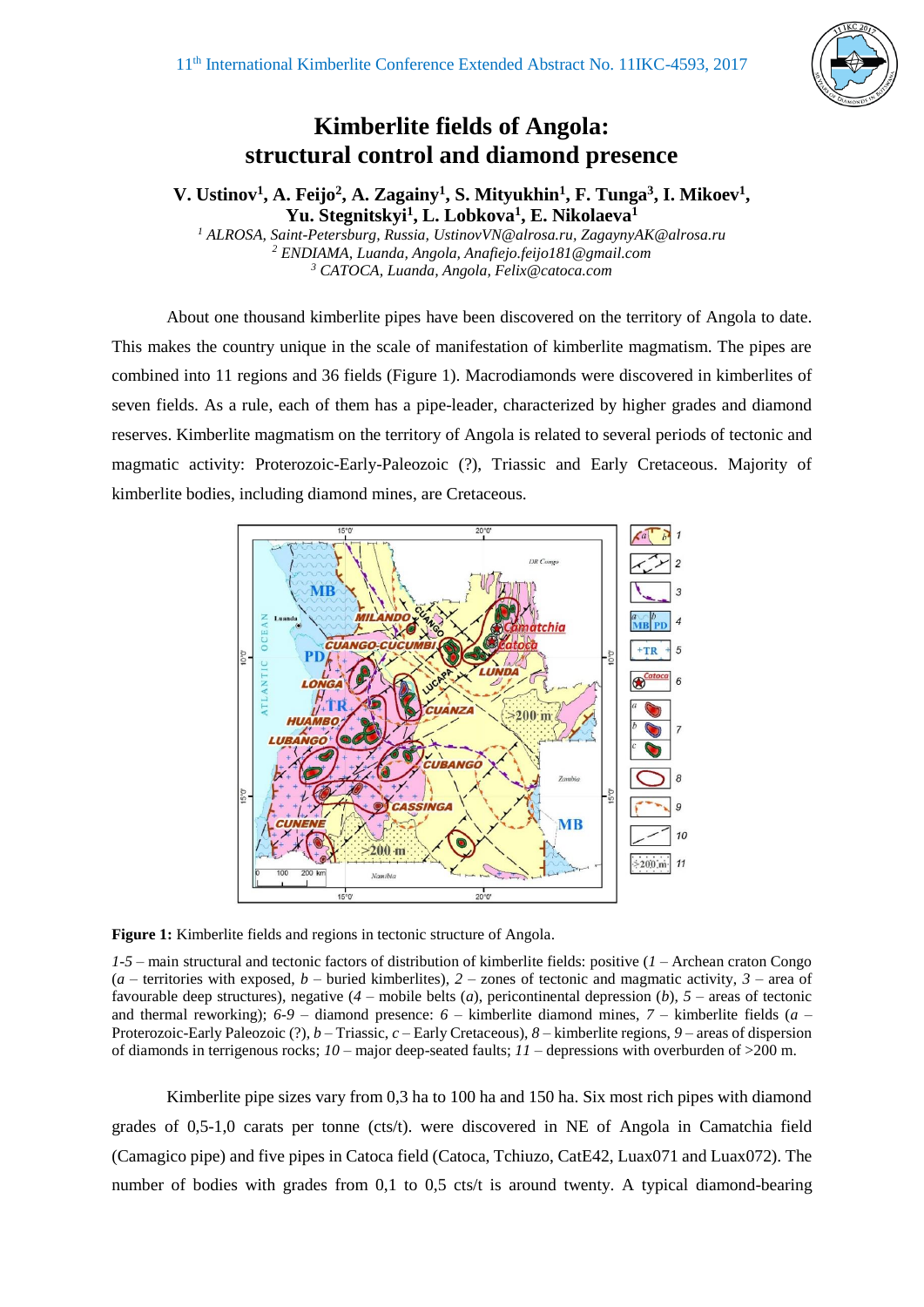kimberlite pipe in Angola consists of crater, diatreme and root channel zone. The thickness of crater formations reaches 270 m.

Diamond-bearing rocks are characterized by similar compositions of kimberlite indicator minerals (KIMs). Picroilmenites and garnets prevail in all pipes. Comparative analysis of diamonds in kimberlite bodies with different grades showed that stones are characterized by an individual morphogenetic features. The higher diamond grades, the higher the contents of laminar octahedrons. For example, diamonds of Catoca pipe (0,8 cts/t) in the comparison to other bodies are characterized by a relatively high content of octahedrons (up to 40 %) and 40 % of round crystals. Diamonds of Tchiuzo pipe (0,4 cts/t), are represented by round diamonds (85 %) and less amount of octahedrons (7 %). This is evidence of unfavorable physical and chemical conditions of diamond preservation which resulted in dissolution of stones in Tchiuzo pipe. In general, the content of octahedrons in pipes is relatively low: 5-45 %. In all the known pipes rounded crystals (dodecahedroids) prevail.

The conclusion about dissolution of diamonds in kimberlite melts can be supported by analysis of chemical composition of pyropes. For the majority of the pipes the number of pyropes of diamond association and G10 has a direct correlation with diamond presence and the amount of garnets, formed within a diamond window with temperatures from 900 to 1100 °C and pressures around 40-50 kbar (Figure 2). Another group of kimberlite pipes (Txicoa is an example) contains rather high (up to 5 % and more) content of pyropes of diamond association and G10, but does not contain diamonds. One can see on diagram that no one pyrope is in area of diamond window. This indicates sharp changes of temperature conditions in mantle reservoir and shows dissolution of diamonds. This is one of the reasons why many pipes in Angola do not contain diamonds.



**Figure 2:** CaO-Cr<sub>2</sub>O<sub>3</sub> diagrams of pyropes (fields by N.V. Sobolev, 1974, J.J. Gurney, 1973) in diamondiferous Сatoca pipe, 0,8 cts/t (a) and non diamondiferous Txicoa pipe (b) and P-T conditions of garnets formation.